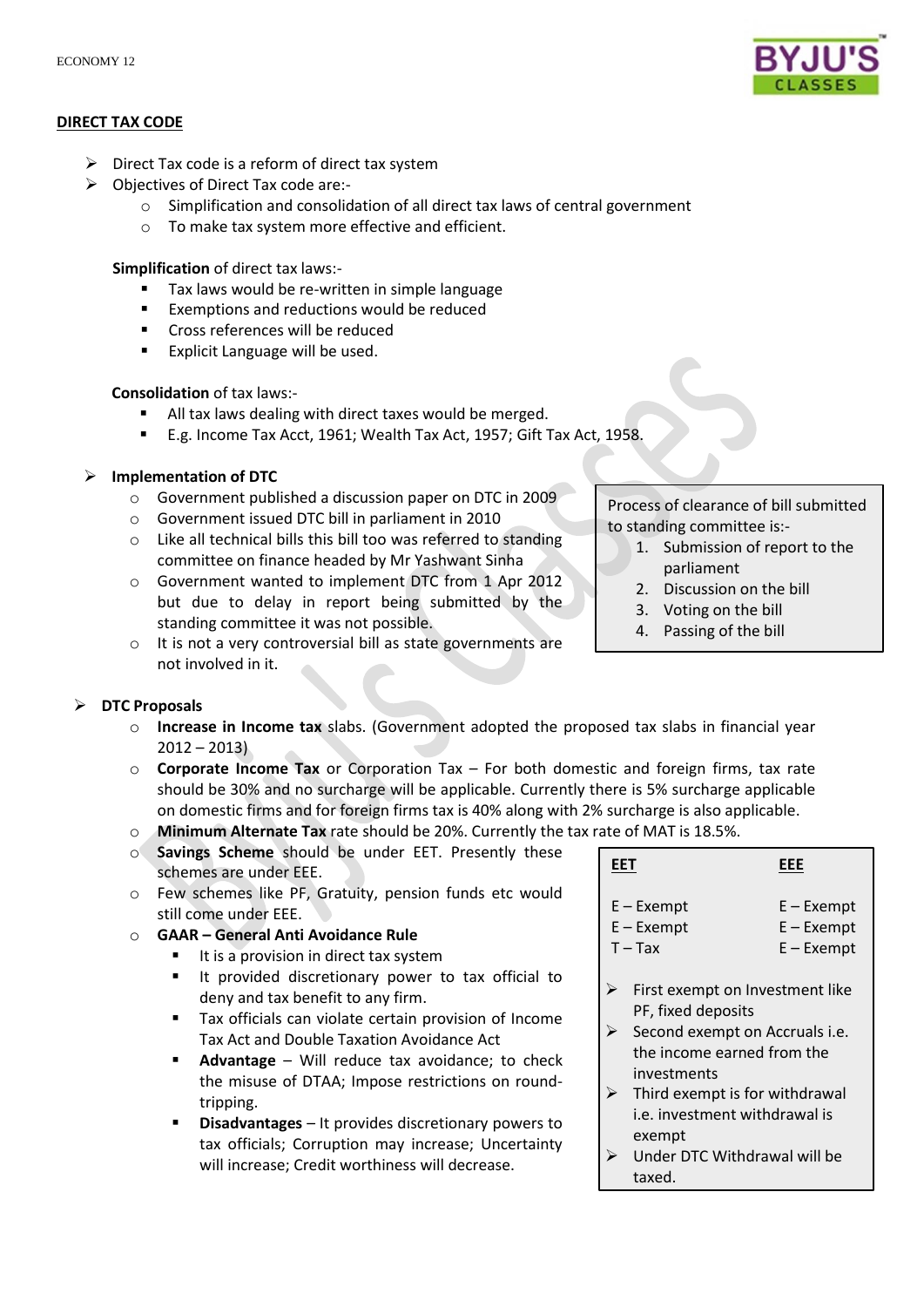- o Guidelines issued by government in implementation of GAAR
	- It was postponed for 1 year
	- Approving panel should be established having 3 high ranking Income Tax officials
	- GAAR will be invoked only for large transactions.
- Parthasarathi Shome committee recommendations
	- GAAR should be postponed for 3 years i.e.  $1<sup>st</sup>$  April 2016.
	- Whether GAAR has to be invoked or not should be decided by approving committee.
	- **Threshold limit to be set as 3 crore.**
	- **EXEC** Capital gains tax should be abolished and advanced ruling should be allowed.
	- Tax residency certificates by governments of other countries should be accepted
	- The prime objective of GAAR should be to check misuse of tax and it should be invoked only in contravention cases.
	- If Specific anti avoidance rules is present then GAAR should not be invoked.
	- Shome panel also recommended that retrospective amendment should be made only in rarest of rare cases.

## **TAX REFORMS**

- $\triangleright$  In 1991 banking sector reforms were adopted and Narsimham committee was set up. Also in the same year Tax reforms committee was set up under the chairmanship of Dr Raja J Chelliah.
- $\triangleright$  Chelliah committee recommendations:
	- o Tax rates in respect of all the taxes should be reduced.
	- o Number of tax slabs should be reduced.
	- o Service tax should be introduced (It was introduced in 1994)
	- o Government should convert Modvat into full-fledged VAT.
	- o Capital gains tax should be indexed to inflation
	- o Wealth tax should be imposed only on non-productive wealth.
	- o Specific taxes should be converted into ad valorem taxes.
- 2 task forces were set up in 2002 under the chairmanship of Dr Vijay Kelkar. Its recommendations were:-

**Direct** tax

Indirect tax

- o Income tax exemption limit should be decreased.
- o MAT should be abolished
- o Dividend distribution tax should be abolished for companies and shareholders
- o Long term capital gains tax on listed securities should be abolished
- o Service tax should be expanded in a comprehensive manner
- o Most of the excise should be replaced by Cenvat
- $\circ$  Custom duty should be reduced to the rates prevailing in ASEAN countries.
- o State level VAT should be adopted in a uniform manner in all the states

## **PUBLIC FINANCE AND FISCAL ISSUES**

- **Budget**
	- $\circ$  It is an annual financial statement of the estimated receipts and expenditure of the government during a financial year.
	- o Budget is compulsory as per Article 112
	- o It is compulsory for even for states according to article 202
	- o Objectives:-
		- Transparency
		- Accountability